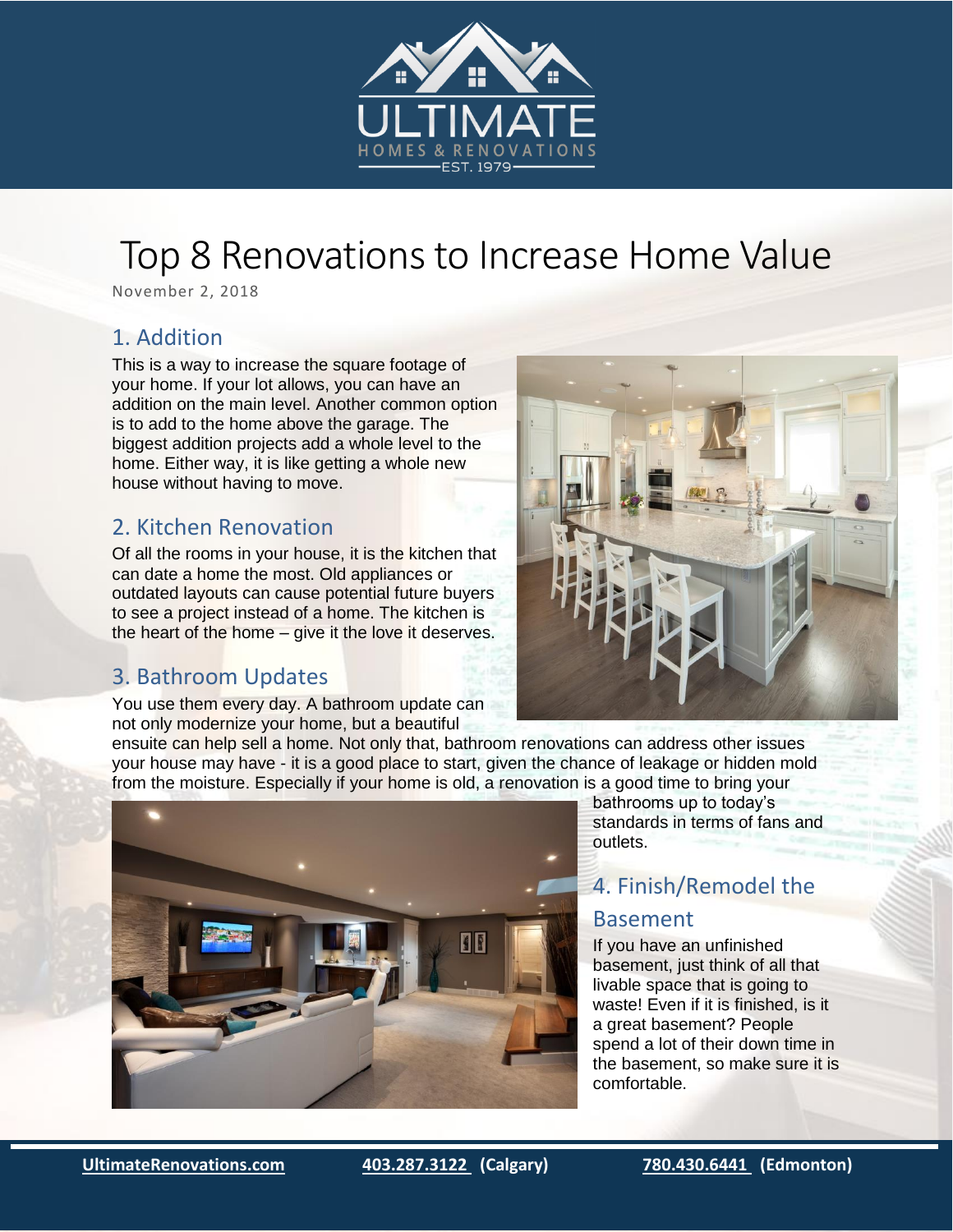

#### 5. Exterior

First impressions matter! As you renovate your home, don't forget to get that curb appeal it needs. And pay attention to the backyard, too. A good outdoor living space or outdoor kitchen is like adding another room to your house without the full cost of an addition.

## 6. Adding a Garage

Everyone has a strong opinion about garages – should they be attached or detached, tall and wide or smaller to lend space to something else, front or back of the lot… One thing most people agree on though, is that they want a garage. Make your home more appealing to future owners by adding a garage.



#### 7. New Windows

Replace the windows in your home has many benefits. It is a small way to give both the interior and exterior a major facelift. It can brighten up a living space. You can benefit from updated window technologies, like blinds inside the window panes (cheers to not dusting the blinds anymore). Best of all, new windows increase the energy efficiency of you house.

### 8. Flooring, Cabinets, & Walls

If these things are old they can not only date your home by being out of style, but also by being in bad shape or dinged up. Floors, cabinets, and walls are the first victims in wear and tear. High quality finishes can definitely postpone the showing of dings and scratches, but at some point all of these will have to be updated. Why not now?

i<br>I